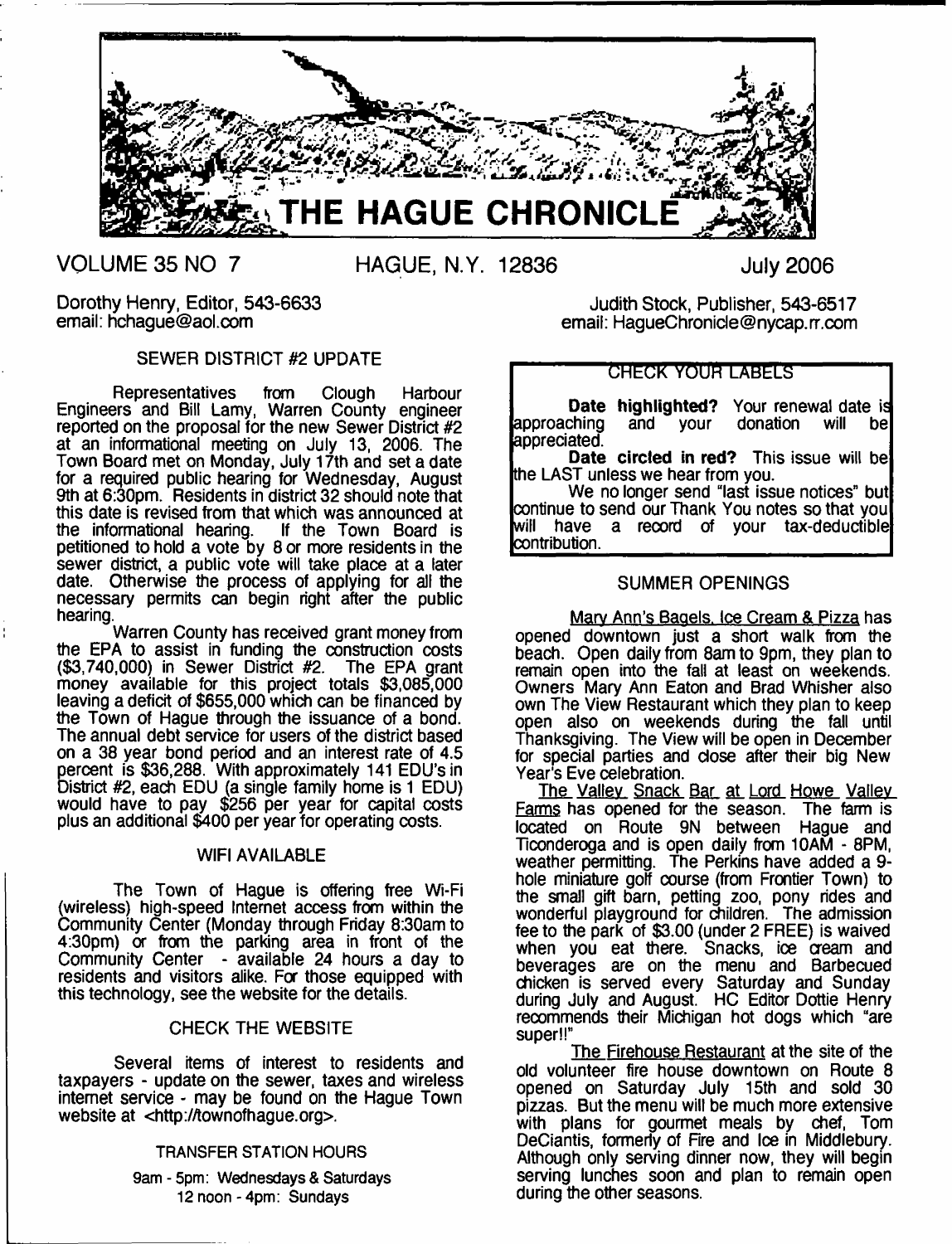#### **-2-**

# SENIOR NEWS

June's Swinging Senior Luncheon was a fun filled afternoon. Much laughter and chatter was heard during the viewing of the Memorial<br>Day Celebration Video taken by Wilfred Celebration Video taken by Hutchinson of Ti-South TV. It was great to be able to sit back and actually see the results of the Club's efforts for that event. Most of us were just too busy that Saturday to take note of all the activities. Also the Members were able to share the Memorial Day Album prepared for us by Shirl Vickerson.

There will be no meeting in July. The August Picnic will be held on the regular meeting date - Tuesday, August 22nd, at NOON at the HVFD firehouse. Members bring a picnic fare dish to share while the Club will supply franks, burgers, drinks & dessert. This gathering is one we all look forward to. When our Seniors cook, you know you are in for a treat! We will also be making final arrangements for the fall outing that day.

Once again, to anyone out there 55+, the August meeting is a great one to check out the Senior Club. Just bring your favorite picnic dish and join in the fun. If you have any questions please give me a call (Madeline) 543-6130. Hope to see you on Aug. 22nd.... mp

### HAGUE BAPTIST CHURCH

The Hague Baptist Church will hold a flea market and bake sale on the parsonage porch on Saturday, August 5 from 9AM -4PM.

#### DIP DINNER

The Episcopal Church of the Cross, Champlain Ave, Ticonderoga, will hold a dip dinner on Saturday, Aug. 12, 2006. Dinner will be served in the Parish Hall from 4 - 6PM. Takeouts are available. Proceeds benefit outreach programs.

#### ARTS FAIR IN HAGUE

The 34th Annual Hague Arts Fair will be held on August 5th and 6th at the Community Center. The fair will be open from 10 AM to 4 PM Saturday and 10 AM to 3 PM on Sunday. Approximately 50 exhibitors will participate coming from the local community and neighboring counties and states.

Over the many years this show has been held, the quality of the hand crafted items has continually been refined and improved. Some of the items to be displayed are handmade ewelry, hand woven baskets, Adirondack photography, handcrafted stoneware pottery, handmade soap, dried floral arrangements and many, many others.<br>Exhibitors will

also present herbs, spices, jams, jellies, and kettle com. Lunch items and snacks will be available both days.

For further information, please contact Karen Laundree at 518-543-8841.



# SILVER BAY YMCA TRIATHLON

The Silver Bay YMCA of the Adirondacks has announced its annual Triathlon to be held on Thursday, August 10. The race begins at 3:30 pm with a mandatory 2:30 pm check in for all team members. Teams of three will compete in a 1/2 mile swim, 1.5 mile kayak, and 3 mile run on the Silver Bay campus.

Registration is limited to the first 50 teams. Teams must include 3 participants aged 15 or older, male or female. Registration fee is \$45 per team for Silver Bay YMCA members and \$60 per team for nonmembers. All participants receive a commemorative tshirt and barbecue dinner after the race.

For more information, contact Erin Finkle at the Silver Bay YMCA of the Adirondacks at 543.8833 x 316 or [efinkle@silverbay.org](mailto:efinkle@silverbay.org).

## OPEN PATHWAYS AT SILVER BAY

The Silver Bay YMCA of the Adirondacks will initiate an OPEN PATHWAYS membership program for community members starting on August 1, 2006. The OPEN PATHWAYS program will grant money each year to assist individuals or families with their membership or program payments. Everyone is asked to pay a portion of the fees for any membership or program but they are adjusted based upon income and household size so that all individuals and families will have access to membership and the programs and services of the Silver Bay YMCA, regardless of income. OPEN PATHWAYS funds would also apply to the After-school and Silver Camp programs.

Funds for the OPEN PATHWAYS membership program are available thanks to generous donors to Silver Bay's Annual Giving Program. Anyone interested in the OPEN PATHWAYS membership program should apply in person at the front desk of the Inn at 87 Silver Bay Road. At the time of application, information on the fees will be available and depending on gross family income and number of people in the family, participants in the Open Pathways program may have their fees reduced by 10% to 95%. Applicants would be required to fill out the membership and program application and submit a copy of their current federal tax return within 2 weeks of the joining date.

Annual memberships are valid from January 1 - December 31. Membership includes access to the George & Kay Berry Library, Spiritual Life Programs, Publications, Fitness trails, Summer Musical, and Concerts. The regular annual individual memberships are \$50.00 and family memberships are \$100. In addition to membership, a program package must be purchased to access all other programs and services, such as canoeing, kayaking, sailing, swim lessons, children's programs, family programs, fitness & wellness classes, sports programs, and much more. The regular program fees are \$85 for individuals and \$215 for families while annual program passes are \$365 for individuals and \$990 for families. For more information, contact the Silver Bay YMCA of the Adirondacks at 543-8833.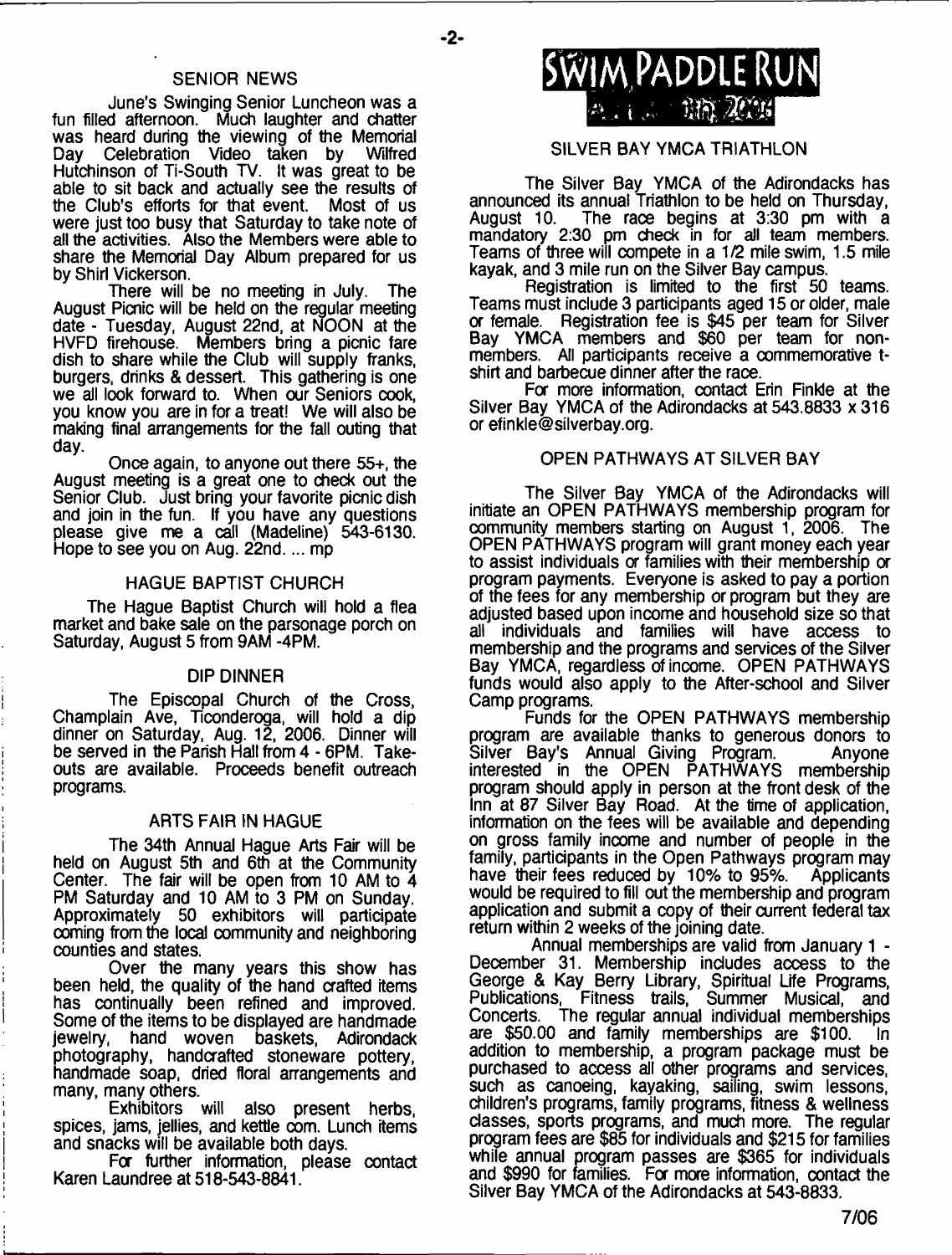#### WITH THE LGA

The Lake George Association (LGA) will hold its 2nd annual summer event at The Sagamore Resort's Shelving Rock Terrace in Bolton Landing. "LGA Lakeside" will take place on Friday, July 21st, beginning with cocktails at 6:00 p.m. and dinner at 7:00 p.m.

Entertainment will feature Brazilian jazz music from Matt Finley, a Lake George native & Rio JAZZ. Also, local historian, Bill Gates, will give a multi-media presentation entitled "250 Years of Boating History on Lake George."

Those interested in attending "LGA Lakeside" should contact the LGA at 668-3558.

# LAKE GEORGE PARK COMMISSION NEWS

Governor Pataki has appointed Kenneth W. Parker, of Bolton, as a Commissioner of the NYS Lake George Park Commission (LGPC) for a nine year term. "The Governor's nomination of Mr. Parker and the Senate's confirmation of his appointment will greatly serve the Commission and the Lake George Park, said LGPC Chairman Bruce Young.

On July 27, 2006, the LGPC will hold a public meeting to put before residents a Water-based Recreation Study intended to document the many, sometimes competing uses of the lake and the potential conflicts among the various users. Those who live or play on Lake George have a responsibility to try to keep the lake in its natural state and still be enjoyed by all in its relatively unspoiled wilderness state.

The LGPC needs to know the wishes of the residents - do we want to keep it relatively quiet; do we find the boat noise an unbearable intrusion? This public hearing is the chance for residents to be heard. The future of the lake is in your hands so attend the meeting on July 27 at 7PM at Ft William Henry Conference Center and check out the web site at [www.lgpc.state.ny.us](http://www.lgpc.state.ny.us)

The LGPC regular monthly meeting will be held on July 25 at 10AM at the Hague Community Center. The public is invited to attend.

# THE FUND FOR LAKE GEORGE

Silver Bay resident Don Rice will become the next chairman of The Fund for Lake George and will formally assume the office at the Fund's annual meeting on August 15. Rice is replacing Carol Collins of Assembly Point, who will assume the role of coordinating scientific research about the lake and providing the Fund's board with science-based advice. John Barber of Silver Bay, a former past chairman of the Fund and a present trustee, stated that "We're creating a lake science entity that will enable us to make independent judgments."

"In all of its work, the Fund seeks to monitor water quality and to apply scientific principles and research toward the best land use and water use policies," said Rice who is also a director of the Lake George Land Conservancy.

The Fund also announced that John Barber was elected vice-chairman, John Whiteley, Ticonderoga resident was named treasurer and Jeff Kileen was named secretary.

The Fund for Lake George was founded more than twenty years ago and has since distributed more than \$3. million toward the preservation of Lake George.

 $-3-$ 

The Lake George Land Conservancy (LGLC) has named Nancy Williams, formerly of<br>Burlington, Vermont, to the position of Burlington, Vermont, to the position of<br>executive director. Williams assumes executive director. Williams assumes responsibility for the administration, leadership and implementation of a comprehensive program to advance the conservancy's mission to preserve the world-renowned water quality of Lake George and the rare plants and animals living within the 150,000-acre watershed by permanently protecting natural lands.

Most recently, Williams has been the executive director of organizations focused on historic preservation and small business development in her Vermont community. She holds a BS degree in chemical engineering from Northeastern University, has been a practicing engineer and real and personal property

appraiser.<br>LGLC Board President, Haque resident John Macionis said, "The LGLC board enthusiastically supports Nancy joining our organization, and we look forward to the benefits of her knowledge and leadership in organizational management, fundraising, and, above all, land protection. Our expectation is that Nancy Williams will lead the LGLC to an unprecedented level of effectiveness."

The LGLC also recently received a grant award of \$2,500 from the International Paper Company Foundation, a valuable and regular supporter. The grant will be used towards the development of a new brochure for the LGLC's Gull Bay Preserve and towards stewardship supplies. The preserve is a great place for birders and other nature lovers with its abundance of wildlife and beautiful wildflowers.

# LAND CONSERVANCY EVENTS

The LGLC announces the following events for August. Both are free but space is limited and registrations are required. For more information and to register, please contact Sarah at 644-9673 or email [ssmail@tnc.org](mailto:ssmail@tnc.org)

On Sat. Aug. 12 there will be a Mushroom Walk at Gull Bay Preserve, Putnam from 9AM to noon led by the author of Nature News for the *Hague Chronicle*, Nancy Scarzello. She will lead participants along the trails of Gull Bay to search for and identify wild mushrooms. The moderate intensity walk will begin with basic identification techniques, including how to do a spore print, use ID books and learn where to look for common edible varieties.

On Tues. Aug 22 from 10AM - 2PM the LGLC staff will give an informal talk about the natural history of the site and conduct a relaxing paddle on Jabe Pond off Split Rock Road in Hague. Participants bring a canoe or kayak, pack a lunch for an island picnic and explore the largest pond in the Lake George<br>watershed. An easy short portage to the An easy short portage to the launch site is necessary.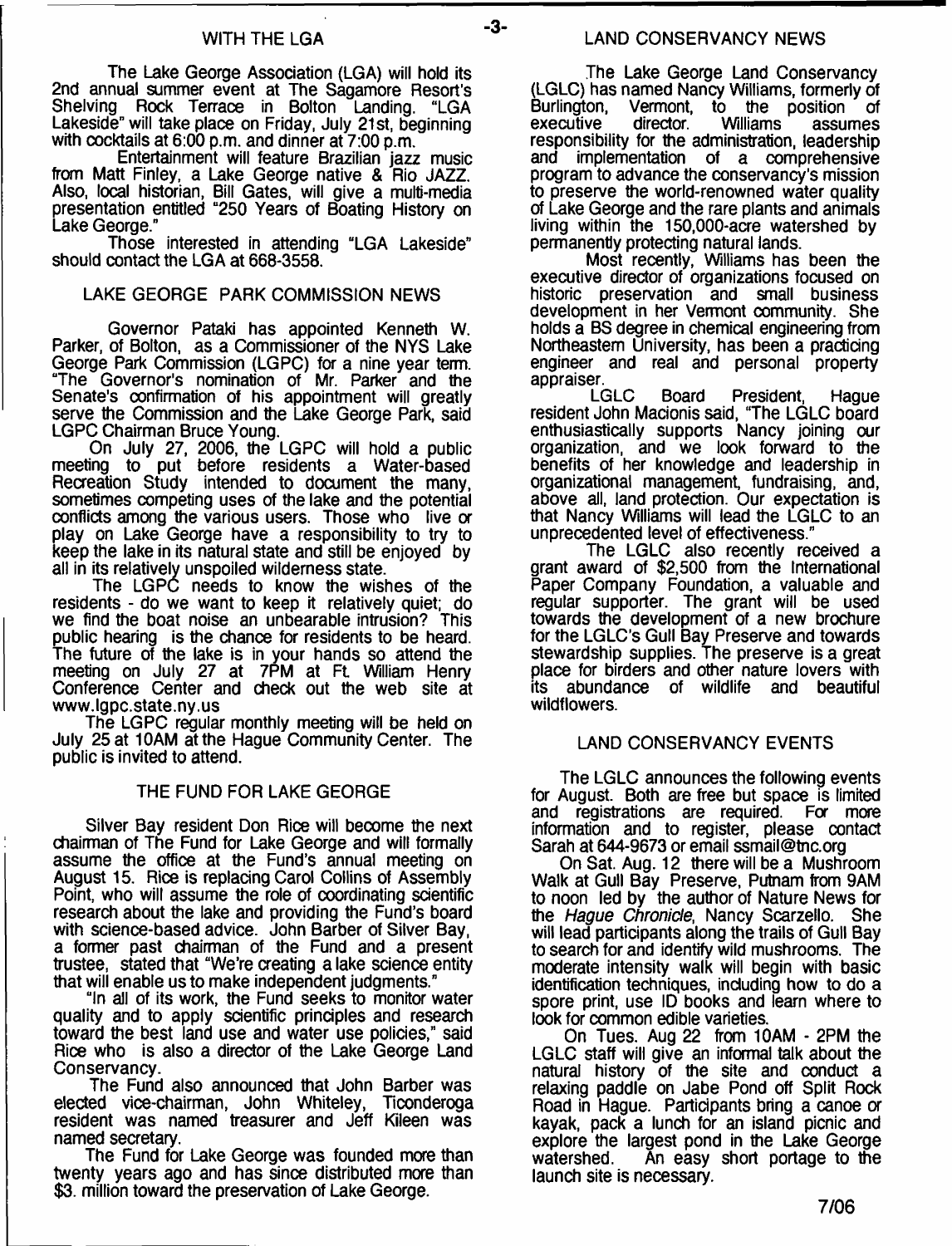Deputy Chairman Roily Allen called the meeting to order in the absence of Chairman Dave Swanson. John Brown, Tim Costello, Peter Foster and Pam Peterson were present and Katy Wells was absent.

The Board met early with Town Attorney Dominick Viscardi and Councilman Dick Gladu who has asked the attorney to attend the zoning and planning meetings for legal advice. Gladu said he wanted to make sure these boards "crisp up" their findings of fact in the event of challenge. Attorney Viscardi stated that his role is not to make policy or decisions. He also said, "Findings have to be detailed enough for intelligent judicial review in the event of a legal matter." He further noted that "in a small town the same discretion and judgment should be used for neighbors as well as unknown applicants." In response to a question about recusing oneself from a topic under consideration, he said "(It is) better to recuse than have a conflict of interest" but it is not necessary "if you can be fair and impartial."

#### WILSON. (25.1-1-17 & 25.1-1-18) Graphite Mt. Rd. and Summit Dr., OC1

The applicant, Mr. Wilson, received conceptual approval in January and preliminary approval in June. It was felt that the open space provision in the code for major subdivisions still needed to be addressed. The question of which agency will act as Lead Agency for the environmental report must also be determined.

#### HENRY (10.-1-28) 151 New Hague Road. (OC1)

The applicant, Mrs. Henry, is requesting a two lot subdivision. A public hearing will be held next month.

# BAUER. (60.5-1-18) Pine Cove Rd., (TR1)

The applicant wishes to add a second story to an existing house and build a new 22x22 ft. garage. The garage has been reduced in size and moved from 46 ft to 50 ft from the Lake. The property is on the proposed sewer The property is on the proposed sewer. extension and a temporary holding tank can be used for a seasonal residence. Site plan review was needed for more than 25% increase in living space and approval was given based on meeting the criteria in the ordinance.

# LUBERTO. (2-1-29) New Hague Rd., *(OC1)*

The applicant, Mr. Luberto, would like to construct an addition of more than 25% increase in living space to his small residence located in a remote area and approval was given.

VAN VOORHIS (42.12-1-25) 8956 Lakeshore Drive (TR-1)

The applicant wishes to build a 7530 sq. ft. addition to an existing residence which is an increase in living space of more than 300%. The house will have 10 bathrooms and 1 kitchen. The current structure and the new construction will meet the required setbacks, lot size and lot coverage and town sewer is available. Because the addition is more than a 25% increase in living space it required site plan approval but the percentage of increase is not restricted since it is a legal conforming house and the application was approved.

#### Krueger. (12-1-4)New Hague Rd. (QC1)

Mr. Krueger is applying for after-the-fact approval for a camp addition. While conceptual approval was given, final approval will not be given until a new septic system is complete.

#### ZONING BOARD OF APPEALS - 6/22/06

 $-4-$ 

In the absence of the chairman, Robert Goetsch and the deputy chairman, Martin Fitzgerald, Jr, the meeting was chaired by George lanson. Also present were Bill Pittman, Lindsay Mydlarz and new Board member, Glenn McKee. Mary Lou Doulin was absent.

#### HAGUE VOLUNTEER FIRE DEPT(25.4-1-16) 4 West Hague Road. (OC-1)

The Board approved a request from the Hague Volunteer Fire Department to modify the variance they received from the ZBA in January in order to remove the defective canvas covering on the small pavilion and corrugated metal or plastic/fiberglass.

#### BERGER (12.18-1-17) 9562 LAKESHORE DRIVE (TR-1)

A public hearing is scheduled for the next meeting on the revised plan for work on a stairway and deck.

#### VAN VOORHIS (42.12-1-25) 8956 Lakeshore Drive (TR-1)

The applicant sought a variance for a proposed addition within 25 feet from a stream. The plan has since been modified so that no variance is needed.

#### REBENACK (93.16-1-38) 42 Sabbath Dav Pt. Rd. (TR-1R)

The application to install a 52' x 5' high retaining wall to control erosion of shoreline was deemed incomplete.

## TOWN BOARD MEETING - 7/11/06

Dan Belden, Art Steitz, Edna Frasier and Tom LaPointe were present and Dick Gladu was absent.

A moment of silence was held for Errol Blank.

Under public statements, former councilman Rudy Meola urged the Board to follow the recommendations in the Town's comprehensive plan. Several people spoke about the need for doing something about the issue of speeding in the Town.

Of interest in the Committee reports: Enhancement - The highway department removed the boulders in front of the Baptist Church parking lot and Kay Barton and Diane Martino planted flowers in the new containers. Finance - Council member Frasier reported that the Town is in good financial shape but they should make sure that money is in the proper account before purchases are made.

Insurance - The Town will pay \$3000 in insurance on the sewer treatment plant. It was felt that was a good fee for a 3 million dollar building.

Con't on page 5 - Town Board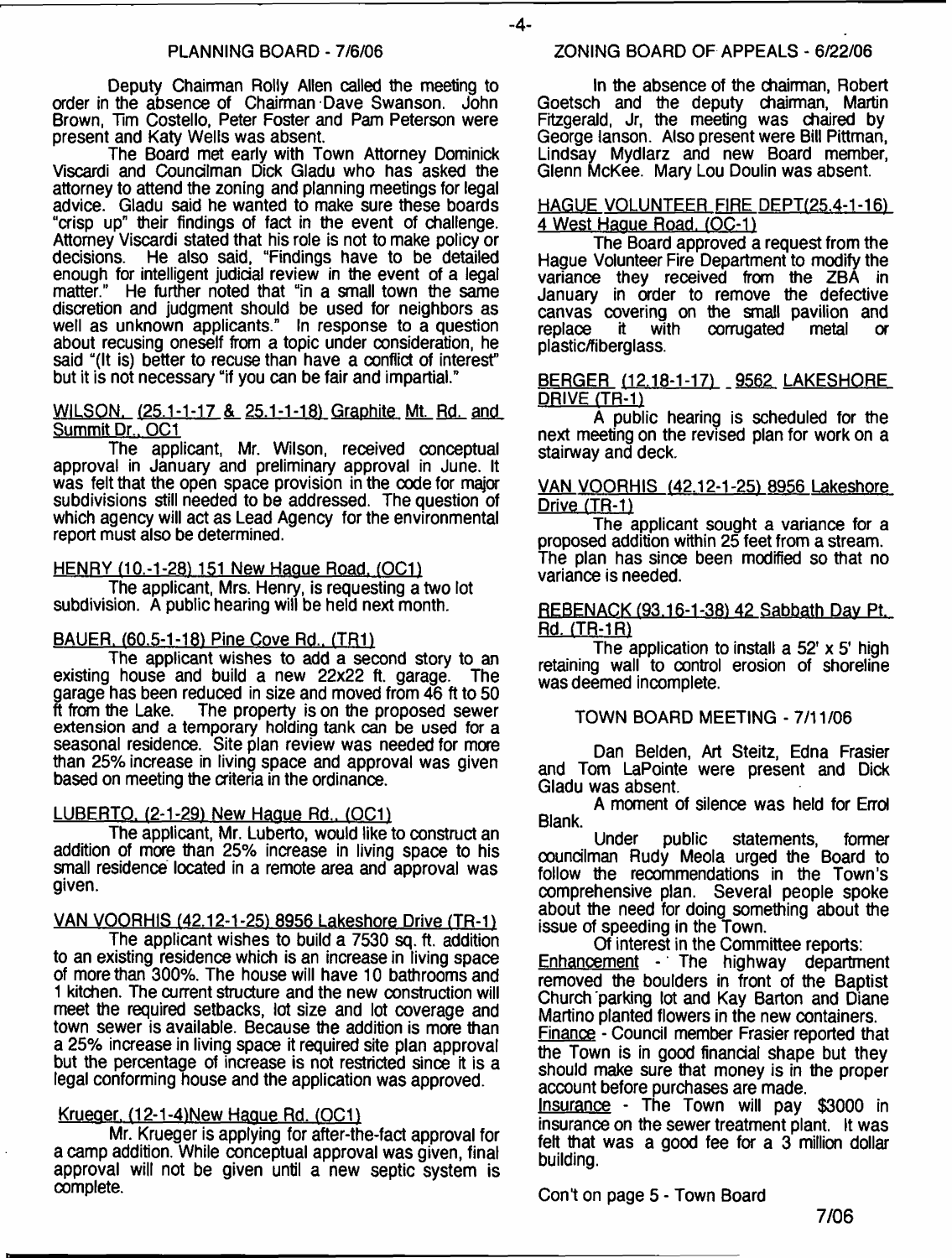Museum - Museum has been closed for the summer in order to inventory and box up the collections and make plans for new displays.

ZEO report - ZEO Cathy Clark submitted a written report to the Board listing the latest applications (7 land use, 4 site plan review, 2 subdivisions and 3 wastewater), a report of the major projects being discussed by the Zoning & Planning Boards, response to a violation and to a complaint and work on contacting individuals with reference to the junk law.

The Board approved an increase of \$20 in application fees which will take effect in September, The fees will help cover the increased hours needed to handle all the work of the Zoning Office.

Recreation/Promotion/Town Park - Board will request proposals for improvement around the Visitor Center. The Arts Fair will be held the first weekend in August. The wireless internet connection is in place in the Community Center.

Sewer District #1 & #2 - Public information meeting will be held concerning the proposed sewer in district #2.

Transfer and Recycling - Many people took advantage of the "free dump day" which cost the Town (taxpayers) about \$20,000.

Youth - 31 signed up for the Silver Camp which is now underway.

Under other business, the Board

- •Accepted \$1,814.15 in occupancy tax funds from the county
- Heard that specs have gone out for bids on the sedimentation pond on West Hague Rd.
- Received a request for funding for the proposed 2007 swim marathon and decided to wait until there is a budget and to see what other towns are doing.
- Approved formation of a committee chaired by Councilman Gladu to look at the issue of a noise ordinance in response to a letter from Bruce Clark. It was suggested that there may be a noise issue with the new restaurant and there is<br>an issue of noise at the boat dock. It is an issue of noise at the boat dock. necessary to have a noise ordinance in order for authorities to take action. Several people in the audience were in favor of an ordinance.
- Agreed that the Supervisor should write letters to both Ticonderoga and Putnam in order to try to coordinate the revaluations.
- Heard that the Town is still waiting to receive a proposal on a cell tower.
- Approved the temporary appointment of Daniel Steitz as deputy highway superintendent.

The Supervisor reported on county issues. He is against the formation of a power authority which he believes will lose money and not be good for taxpayers. He has visited the site of the proposed outdoor theater and also the restored amphitheater at Scaroon Manor (where *Marjorie Momingstar* was filmed.) The State has made significant enhancements to the Scaroon Manor property and has opened a day use area which is a good place for a picnic.

**Quote from** *Marjorie Momingstar:* Marjorie Morgenstern: Were you in love with Papa when you married him? Rose Morgenstem: When I met your father I was in love with Rudolph Valentino.

# **-5- THANKS FROM BICENTENNIAL COMMITTEE**

The Historic Committee of the Hague Bicentennial is gathering histories of the Hague community, churches, organizations, neighborhood associations and businesses in order to create an historic timeline of Hague for the Bicentennial. With the help of the following individuals, this project is well underway: Dottie Henry, Christine lanson, Jim and Pat DeLarm, Ken Engler, George Stanford, Madeline Pelkey, Mary Lou Monda, Tim Costello, Thomas Den Bleyker, Meredith Behr, Robert Strong, Gerard Van Heest, Ellen Winters, Jacqueline Ambra, Marguerite West, Stan Burdick, Jane and Jerry Crammond, Barbara Trainor and Sharon Reynolds, and Vinnie Jones.

Holly de Buys, committee chair, thanks these people for their time and interest. Everything, including information and artifacts, are being gathered for eventual inclusion in the Museum collections.

# HAGUE HISTORICAL SOCIETY

The annual meeting of the Hague Historical Society was held on June 27th. A new Constitution and By-laws were approved and elected to the Board of Trustees for three year terms were: Holly de Buys. Gale Halm. Christine lanson. Pat Gale Halm, Christine lanson, McDonough, Pam Peterson, Bill Pittman, Judy Stock, Jerry Crammond and Kay Santaniello. Also serving on the Board of Trustees will be the Town Historian - Ethel Andrus and a Town Board representative - Edna Frasier. Judy Stock was elected President and Jerry Crammond was elected Treasurer.

The program was a presentation by Graham Bailey about his plans to celebrate the 80th anniversary of the 1927 swim marathon during anniversary of the 1927 swim marathon during Hague's Bicentennial year and to showcase the beauty of the Lake George Area. He has contacted national swimming organizations and hopes to attract many professional swimmers as well as amateurs who can swim shorter distances in each of the towns on the west side of Lake George. He has contacted local officials and is setting up a steering committee. Volunteers will be needed for the event which will take place on August 25th, 2007.

The Hague Historical Society has many plans for the coming year and encourages all who have an interest in the preservation and promotion of the history of Hague to become a member of the Society. Dues are just \$5 for 2006 and a check can be mailed to Judy Stock, PO Box 613, Hague. For information <[haguejudy@nycap.rr.com](mailto:haguejudy@nycap.rr.com)> or 543-6517.

# WITH THE HVFD

The HVFD reported 5 fire calls using 38 man hours and 7 ambulance calls using 61.5 man hours during the month of June. 15 fire personnel completed the weapons of mass destruction defense training and 8 completed the low angle rescue course.

The costs in dollars and people to operate a small town fire department continue to rise almost daily, which is why our few fund raisers held each year have become so important to us. We urge each of you to turn out for our annual steak roast on Sat., August 5, with dams served at 3 p.m. and dinner starting at 5 p.m.

Of course, firemen will be on hand to answer questions from anyone interested in joining our ranks. **-im 7/06**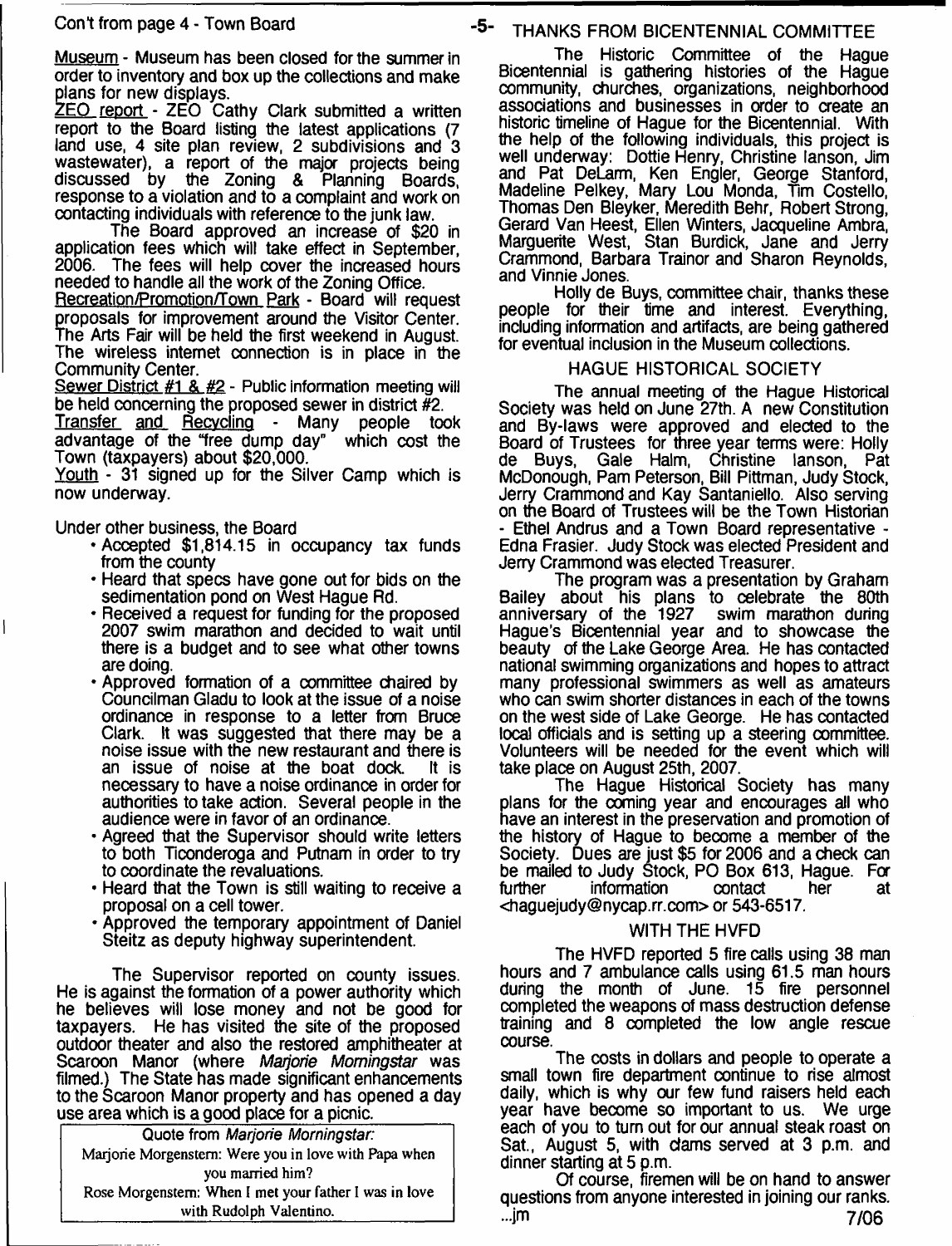**Another in a series of articles about Hague residents leading up to the 2007 Bicentennial.**

#### **BERT FERGUSON**

Bert Ferguson, a longtime summer resident of Hague, first came to Lake George from Cincinnati, Ohio, in 1920. He shared some of his memories with Judy Stock in August 2005 which are excerpted as follows:

My father used to take us on a two week vacation every year and always wanted to take us some place different - up to Maine, into Michigan and somebody recommended Lake George to him one time. So we first came up here to the Island Harbor House in 1920 when I was 8 years old. We spent two weeks there and that was in the days before the Island Harbor had any electricity and was on gas jets. It was run by Maddie Clifton and her husband, Bernie. You talk about fine restaurants. They had family dining in the dining room with tables for 8 to 10 - three meals a day and ail three meals we got the same thing - steak, chicken, fish, eggs, baoon.

To get here we took the train overnight to Albany. Then from Albany to Fort Edward we took another train and then from Fort Edward to Lake George Village we took another train. When you got to Lake George Village you took either the Sagamore or the Horicon and they brought you up the lake where every resort hotel had its own dock. Hague had its own dock, Rogers Rock had its own dock, Glenburnie had its dock, Hulett's Landing. That's in the days when you had the Trout House and the Rising House, Mohican House and the Island Harbor House. The boats would stop at the dock and the old automobiles would come down to the dock, "Who's for the Island Harbor House, who's for the Trout House?"

All the old hotels were very formal in those days. My father always wore a suit and tie. There weren't very many shorts and short shorts around. They had chamber music on the porch at 11 o'clock in the morning. They had dancing in the evening after dinner. I don't remember them arranging any trips of any kind. You were sort of left up to yourself if you wanted to go to Ticonderoga. Actually in those days there was no real road from Ticonderoga to Hague. You struggled along on dirt. The Tongue Mountain Road itself wasn't fully completed at the time. I know we came down it one time when it was nothing but washboard. And that was about 1925 or so. And then eventually it was paved.

There was a nice routine at the Island Harbor House. You would go into the water, you would come out of the water then sit around the porch listening to Chamber music, go swimming, get a boat out, get a canoe. All you did was live for eating - 3 big meals a day. And at night at the Inn they still had dancing after dinner. Jack Henry and young Bernie Clifton and I were about the same age and they were the two guys that I knew when we were staying at the Island Harbor House. We used to have a little clubhouse up in back of the hotel.

Other friends of mine, Dick Fitzsimmons and Jim Healey, camped - particularly on Waltonian Island so we used to go out there at night. We would go to the farms up the road and get 100 ears of corn for a dollar - a penny apiece - and we'd have a corn roast. That used to be one of the big deals corn roasts, particularly as we got older - for all the teenagers and people like Paul Winters who was a baggage boy at Island Harbor House and John Fitzsimmons, who was a boat boy. There was an old water cooler on the Island Harbor porch and we used to take that over to the Island and put hard cider in it.

My father retired in 1934 having worked at Mutual Life all his life and he loved the Adirondacks. We wanted some place for my Dad to stay and we were driving along the road and we saw the For Sale sign here at the property (a few houses north of the Indian Kettles) and we came down and looked at it. It was a pretty dilapidated cottage at the time but it was right on the lake, and we purchased it from Roscoe Slack. It had been the Post Office for Camp Mohican and his wife's family gave it to them as a honeymoon cottage and they moved it over in the winter on the ice to its present **location** 

The Blessed Sacrament Church used to have Mass in the Trout House Casino before the church was built in 1924. Father John MacArthur was a wonderful guy with a shock of white hair. When men around the area come home drunk whether they were Lutheran or Methodist the women would call Father Mac and he'd go up and try to talk some sense into the guy and if he couldn't do that he'd deck 'em and put 'em to bed. So he was the comerstone of a lot of people's lives around here. He also had a big old Packard automobile with one of the first vanity plates - it had "FR MAC". Around 1934 he used to loan us the car when we had a date. He would say, "Look, dont park that damn car where anybody can see the license." In those days they used to have the veneration of the Blessed Sacrament three nights a week and he would ask everyone in the church to come over to the Rectory and he would play the piano and get some booze out and have a big party. But he was a wonderful priest - a very spiritual man. There is a plaque in the church that my wife, Rita and I gave in memory of Father MacArthur, Father Hogan, who followed him, and Father Steele who was here for 23 years. He was a wonderful guy - a real tough Irishman but again a wonderful spiritual man.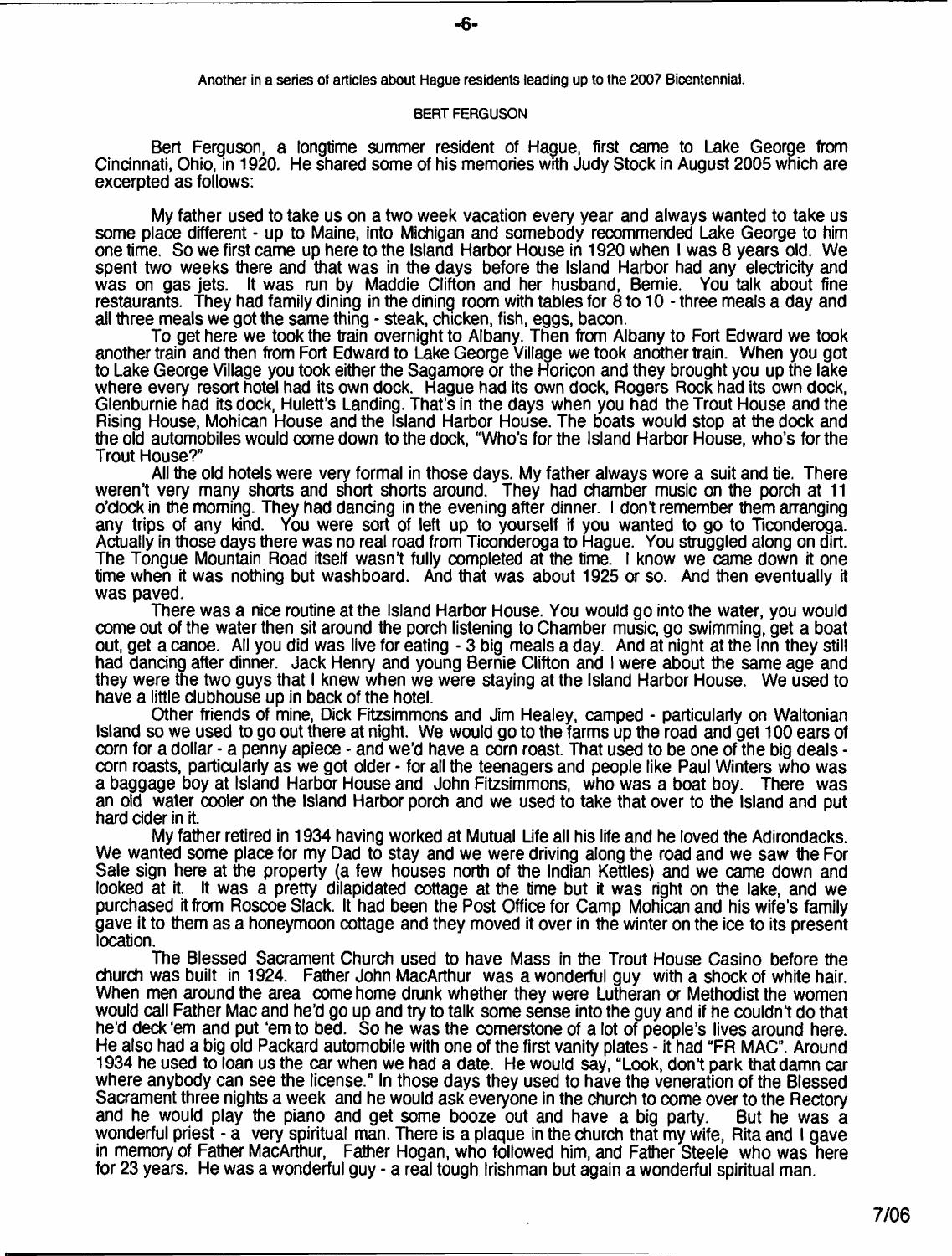# *- S O U N V I b J G S -*

DIED: Juanita Ruby Nestor, 74, Ticonderoga, on June 25 at the Glens Falls Hospital. She was a lifetime resident of Hague and Ticonderoga. She is survived by three sons, Joseph Cahill, George Nestor and Jock Nestor, three sisters, Beatrice Frasier, Pauline Hill, both living in Ticonderoga and Dorothea Liberty of North Hudson, six grandchildren and two great-grandchildren.

#### EIGHTH GRADE GRADUATION

Congratulations to the following Hague students who graduated from 8th Grade on June 22, 2006:

Taylor Denno, Brandon Howard, Robert Kearns, Nathan Laundree, Kaley Manning, Jamie Patchett, Jessie Patchett, and Qirsten Ross

Special kudos to Taylor Denno, Kaley Manning, Jamie Patchett, and Qirsten Ross for being named Honor Graduates; also to Kaley<br>Manning for the James McHugh Award, the N.Y. Manning for the James McHugh Award, State Comptroller Achievement Award and the Fred LaPann Award, and to Qirsten Ross for the Thomas J. Cook Masonic Award and the Ticonderoga Fire Auxiliary Award.

Keep up the good work through the next four years and beyond!!

# HAGUE STUDENTS GRADUATE FROM THS



On June 24, 2006 I was privileged to attend the graduation of the 2006 class from Ticonderoga High School. Hague had three<br>students in this class: Sarah students in this class: Bissell, Katherine Clark and Jacob Lawrence

Sarah Bissell was presented with the following awards: The Dan Padula Scholarship, The Gwendolyn Phelan Integrity Award, The Stephen J. Potter Education Award, The Deo Colburn Scholarship, The Ticonderoga High School Alumni Association Scholarship, Mary C. Beste Memorial Scholarship, The James Me Hugh Memorial Award and Ticonderoga Emergency Squad's Dan Padula Memorial Award. Sarah is enrolled in the Nursing Program at Russell Sage College in Troy, NY this fall.

Katherine Clark was awarded the Mary C. Beste Memorial Scholarship Award. She plans to attend Clinton County Community College in the fall.

High School Principal Michael Graney shared some interesting facts about this most unusual class: 71 of the 83 graduates received Regents diplomas, and of the 71, 34 were Advanced Regents diplomas. 70% of the graduates will be receiving post-secondary education next year and 11 students will be joining the armed forces.

"This was a class of leaders who will be tough to replace," Graney said. "Their mark will be left for years to come." left for years to come."

**The following students from Hague have been listed on the fourth marking period Honor Roll:**

**FIRST HONORS:**

**Grade 6: Corey King , William Lawrie, Harley Trudeau Grade 8: Kaley Manning, Jamie Patchett, Qirsten Ross**

**SECOND HONORS:**

**Grade 6: Edward Kearns**

**Grade 7: Kaylene Ross**

**Grade 8: Taylor Denno, Jessie Patchett**

### WARREN COUNTY YOUTH FAIR

Cornell Cooperative Extension will be hosting the 2006 Warren County Youth Fair Saturday, August 5th at the Warren County Fair Grounds in Warrensburg from 10am - 6pm. All area youth are encouraged to exhibit projects such as woodworking, clothing, vegetables, flowers, painting, photography, etc. at the Youth Fair. Judging day will be held on Friday, August 4th from 1pm - 8pm. Projects will then be selected to enter the New York State Fair in Syracuse. Public viewing of youth projects will be on display during the Fair.

On Saturday, free games and contests will be scheduled throughout the day such as relay races. a scavenger hunt. coloring contests. scavenger hunt, coloring contests, basketball challenge, pie eating contest, and more. Other activities on Saturday include a talent show, horse show, animal exhibits, adult creation exhibits, farmers market, handcrafted vendors, and community exhibits.

For 36 years an important educational



at the County Youth Fair has been the Fair Superintendent Program for youth 11 years of age and older. The objectives of this program are to provide a meaningful job experience to youth that they can place on a job application, and to develop attributes in youth, which are important to employers, and to the success of the employee on the job.

Adults, 21 years of age, and over, may showcase their artistic talents under the following classes: photography, painting, woodworking, painting, woodworking, horticulture, crafts, folk art, needlework, quilting, and jewelry. Judging will take place on Friday, August 4, 2006 after 2pm.

Also there will be a 4-H Alumni Reunion during the Fair on Saturday from 3pm - 5pm open to all past, present, and future Warren County 4-H members as well as their families and friends.

Cornell Cooperative Extension will be collecting new and gently used children's books until August 1st for the "Reading Room" to be held at the Fair. The goal is for every child who visits the reading room to be able to take home one book of their choice. Eat Smart New York Program Assistants will be holding "story time" throughout the day.

If you plan to attend the free Alumni event or want any other information about the Youth Fair or programs mentioned above, please call 518- 668- 4881, or 623-3291 or see the website at: [<http://:](http://:%e2%80%a8counties.cce.comell.edu/warren/2003%20Fair.html) [counties.cce.comell.edu/warren/2003%20Fair.html](http://:%e2%80%a8counties.cce.comell.edu/warren/2003%20Fair.html)>.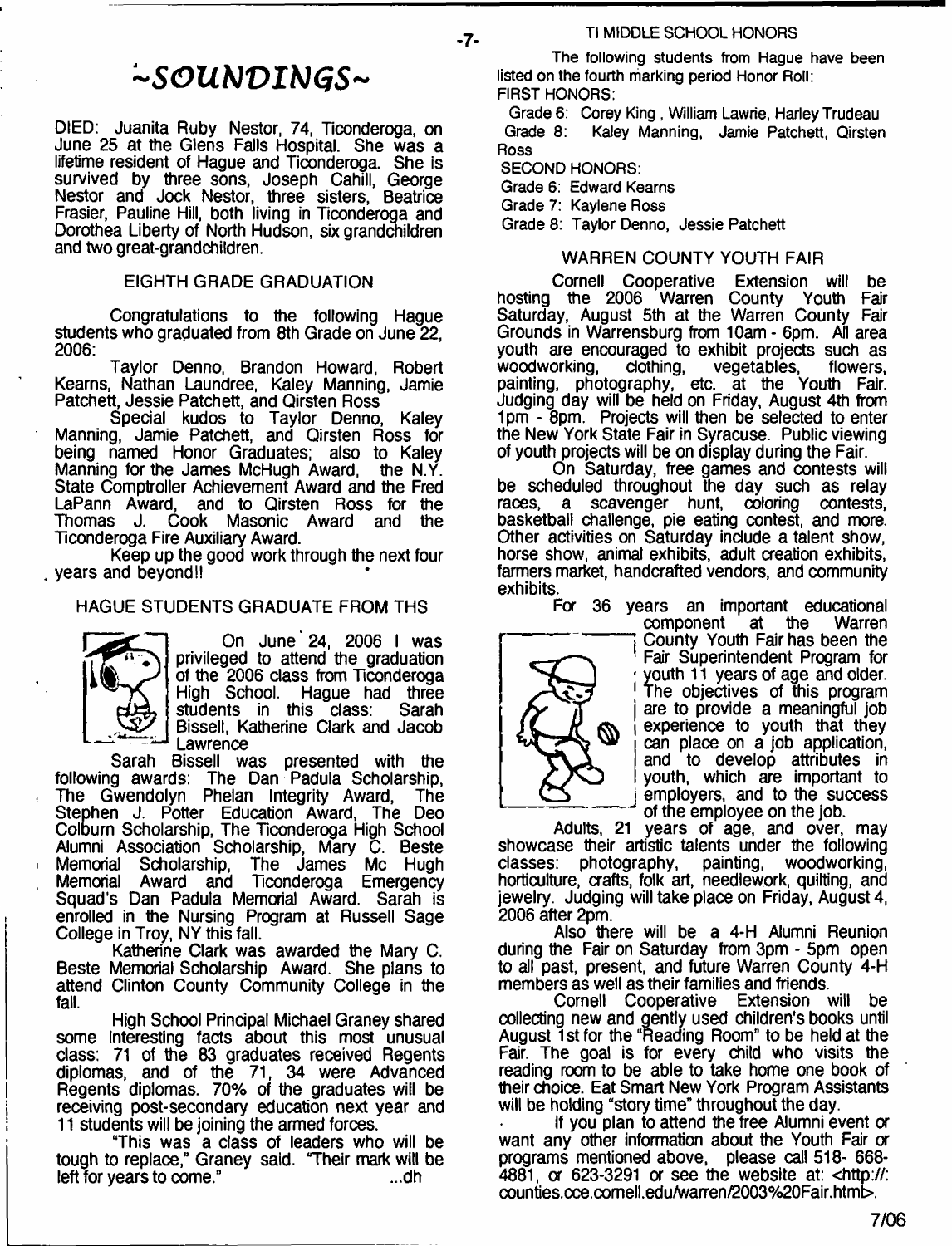Tickets are on sale at Rathbun's Jewelers and Montcalm Liquors, both on Montcalm Street in Ticonderoga for the Ticonderoga Festival Guild All adult tickets are \$10 and student tickets are \$5. On July 25, Jennings and Ponder, VT storytellers telling world tales and playing traditional music on Celtic harp and concertina. On August 1, several ensembles from the Meadowmount School of Music will present familiar classical music. Bill Schontz will bring his brand of jazz to the stage on August 8. The season will dose on August 15 with the tradition of bringing area artists to perform; this year Staber and Chesnoff will present an evening of folk music. All the evening concerts begin at 8 PM under the Festival Guild tent. Attendees should bring their own lawn chairs.

The August 2 Wednesday Arts Treks program will be a World Mosaic of Music and Dance. Bill Schontz will host a Teddy Bear's Picnic on August 9, as he did back in 1997. On August 16, the Puppet People will return with a performance of "The Elephant Child" by Rudyard Kipling, a classic tale.

The TFG will hold the Prestidigitation President's Party Dinner on July 26 at Eddie's Restaurant with a sodal hour at 5:30 followed by dinner at 6 with table magic by Michael Mirth. The cost is \$30 per person with a choice of grilled shrimp with baked potato and vegetable, Chicken Eddie's over pasta, or a sampler (vegetarian) of manicotti, pasta and garlic bread. All are served with salad, dessert and beverage.

For more information on any of these events, contact Cathie Burdick at the TFG office at 585-6716 or by email at  $\text{trivial}$  expiriments or check at [<www.ticonderogafestivalguild.org>](http://www.ticonderogafestivalguild.org). ...cb



On, Saturday, August 12, the Inter-Lakes Health Foundation in partnership with the Ticonderoga Elks, is having a barbecue in honor of the members of the Emergency Medical Services squads serving Moses Ludington Hospitals. The event honors the scores of EMS squad members whose life-saving efforts have Moses Ludington Hospital as their destination. The EMS technicians will attend the barbecue as guests of the Inter-<br>Lakes Health Foundation. Commemorative Health Foundation. plaques will be presented to the EMS squads honored by the barbecue.

The meal will be served between 11 am. and 4 p.m. (take-outs available) and will feature the Elks' renowned chicken barbecue. The venue is the Inter-Lakes Health campus on Wicker Street in Ticonderoga. The charge is \$10 per person for barbecue and fixin's. The event will also feature a 50/50 drawing and raffles of gift baskets contributed by foundation directors. Tickets may be purchased at Moses Ludington Hospital, any of the town's three banks, Rathbun's Jewelers, Curves and Evolve Business Center in downtown Ticonderoga, or from any foundation director. Tickets will also be available at the door.

The principal speaker at the barbecue between 1:00 and 1:30 p.m. will be Hon. James P. King who will be introduced by Hon Dominick **J.** Viscardi, foundation chair. Entertaining the crowd will be Moses Ludington radiology technician Chris LaPointe and his band.

The event is a fundraiser for the Inter-Lakes Health Foundation, the fundraising arm of Inter-Lakes Health, the parent organization of Moses Ludington Hospital, Heritage Commons nursing home, Inter-Lakes Dental and many other health services afforded the residents of the Ticonderoga area.

#### TICONDEROGA HERITAGE MUSEUM

The Heritage Museum next to the Bicentennial Park in Ticonderoga in the 1888 building is open Monday through Friday and sponsors many workshops for children from 9AM - 10:30AM:

July 21 - Children's Worry Doll Workshop

July 26 - Children's Tie Dye Workshop Children must bring their own white cotton shirt,

dress or socks to dye. July 28 - Sock Puppet Workshop

Aug. 2 - "Hold That Thought", Bookmarks Aug 9 - Macramé Jewelry workshop

Evening Workshops for Adults will be held 7- 8PM July 20 and 27 and Aug. 3 and 10. Mixed media/Textile Collage on Fabric, presented by Spring Moon Carson is a 4-part series creating collages using photographs, lace, leaves, wallpaper, flowers as well as oil pastels, charcoal and paint; anything that **can be placed in a scanner bed and then transferred onto cloth. This art can then be transformed into pillows, wall hangings, etc. Bring sentimental artifacts, photos, ideas and art supplies.**

**SENIOR CITIZEN WORKSHOP on Friday, July 28 from 1:00-2:30PM. For more info, call 585-2696.**

**7/06**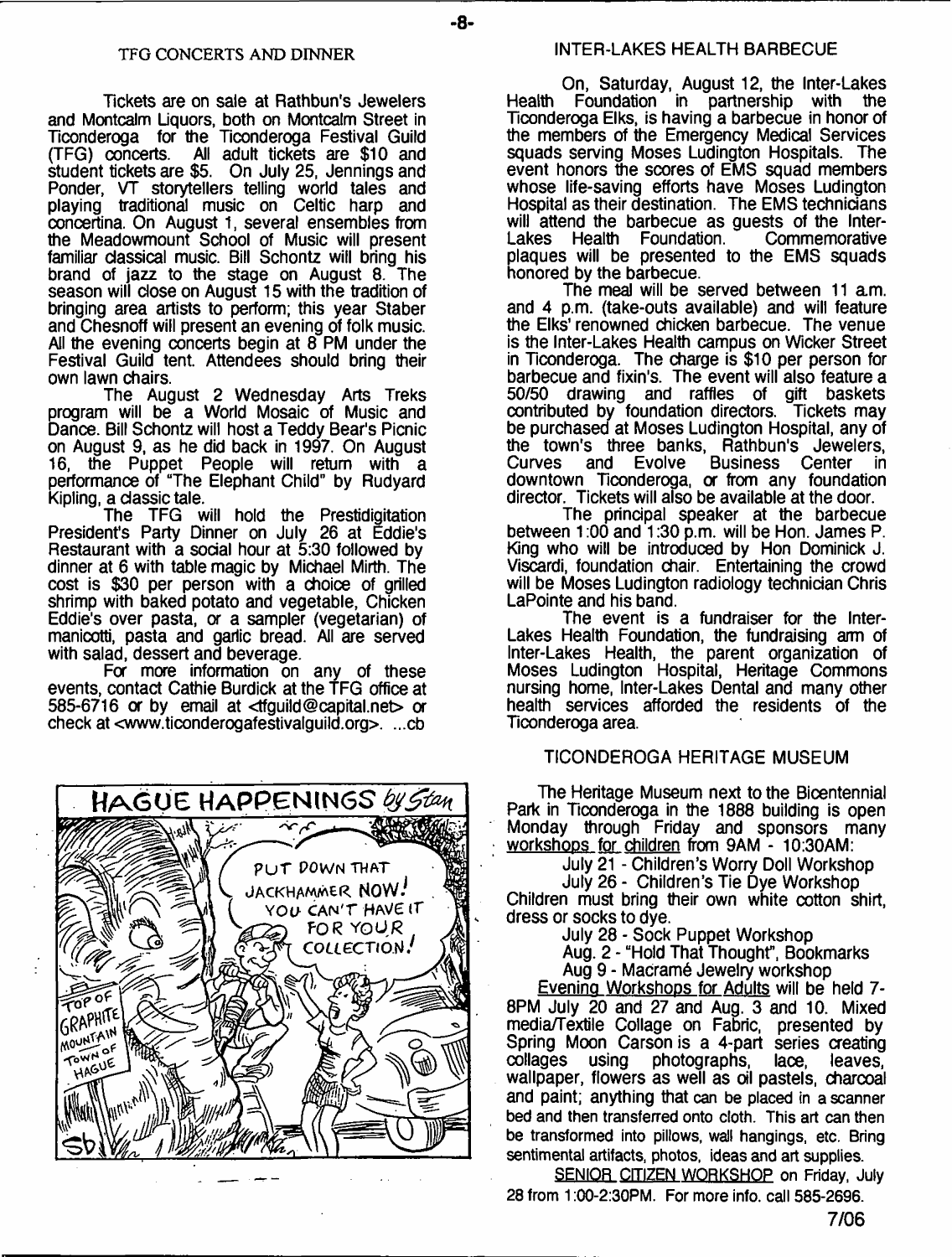

# $\mathcal{N}ATURE$ *N £ W S by Infancy Wotton Scarzello*

-9-

### **Mullein**

**Last week, while hiking with my family near Overbrook Road, I found one of my plant friends growing alongside the road. The rosette of large, velvety leaves covered two feet of ground and the stalk, topped with small yellow trumpets, stood taller** than my niece. *(Verbascum thapsus),* **renowned for centuries as we can see by some of its** Candlewick Plant, **Aaron's Rod, Jupiter's Staff, Jacob's Staff, Peter's Staff, Shepherd's Staff, Beggar's Stalk, Our Lady's Flannel,**

**Old Man's Flannel and many more that refer to both the tall stalk and the flannel-like leaves.**

**Growing in recent clearings like we found it here, and along roadsides and railroad tracks, we find the flower-topped spires in the summer and the brown, dried stalks in the fall and winter. In the first season of the plant's growth, there appear only the leaves, 6 to 15 inches long resembling those of Foxglove, to which it is related. In the second season it sends up a thick, single stalk up to 8' tall with a single, densely crowded flower spike, the yellow flowers opening here and there on the spike, not in regular progression as in the Foxglove.**

**Throughout history, the world over, the plant has had many uses. The down on the leaves and stem makes excellent tinder when dry and was used, before the introduction of cotton, for lamp wicks, hence the names 'Candlewick Plant' and 'Our Lady's Candle'. Parkinson tells us that the name Torches' comes "because the elder age used the stalks dipped in suet to burne, whether at funeratls or otherwise." Both in Europe and Asia, Mullein was thought to have the power to drive away evil spirits and magic: from the ancient classics we know that it was this plant that Ulysses took to protect himself against the wiles of Circes.**

**Medicinally, it is the leaves and the flowers that are used. The dried leaves were smoked by the Indians to relieve lung congestion and herbalists of today know of its remedies for coughs, colds and pectoral complaints. I use it in tea for respiratory relief and have found it very effective. My favorite use though, is from the** flowers. I pick them, place in a jar, and cover them with olive oil. Set **in the sun to steep for a couple of weeks, I then strain it and add newly picked flowers to the infused oil. I repeat this one more time for a triple oleate infusion then stain one last time. This oil can be warmed and dropped into the ears to relieve earaches and swimmers ear. My kids would ask for it every summer at the lake when they were in and out of the water so much. I've used it on babies who suffer from ear infections, the pain relieved in minutes, and not having to resort to antibiotics because of the natural antibacterial components found in the flowers.**

**The plants are lovely in the garden too, I let them self-sow as they naturally do and then move them around in the garden, giving a nice height element where needed. I like to have lower growing blue-flowered plants at their feet, like borage, to compliment them. The plants are biennial and die after they bloom so by letting them do this I always have them in the garden. I like to remember that they are ancient beings in my modem garden, and that I carry on a tradition that has remained constant throughout the times, a nice plant friend to know.**

#### **BATS IN HAGUE TO BE PROTECTED**

**The July 14th issue of the Lake George Mirror reported that the DEC has announced a new state program to be funded by the federal government through the Fish and Wildlife Service. This Landowner Incentive Program (LIP) will help protect the habitat of at-risk species on private lands. The funds were used to install gates at the entrance of Graphite Mine, which was the chief source of graphite for the country from the late 1800's to 1920 and is now among the most critical bat-wintering sites in the Northeast.**

**Hague's is the first of six Indiana Bat sites that will be gated by the DEC and the first LIP-funded activity in the State. The site is now the winter home or "hibemaculum" of an estimated 180,000 bats, including approximately 200 endangered Indiana bats, small-footed bats, and** little and large brown bats, Eastern **pipistrelles and other species. The Graphite mine was originally gated by The Nature Conservancy International in 1997 and since then several holes have appeared, both as a result of erosion and illegal digging and trespass. With funding from LIP and the landowner's permission, DEC has performed the necessary repairs, which were completed on June 12. Disturbance, such as that caused by human intrusion, awakes and stirs the sleeping bats, causing them to deplete their fat supplies at an accelerated rate and reducing their chances of survival through the winter. Gating the entrances to prevent trespass into hibernacula is one of the most effective ways to ensure the survival of bat species. The gates not only prevent human access to a dangerous and unstable mine, but also allow the bats to pass through and do not interfere with air circulation. The federally funded LIP is restricted to projects that benefit species in greatest need of** Future LIP grants will address other **important habitats.**

**. . Excerpted from an article in The Lake George Mirror dated July 14, 2006.**

# WE'A'rt&R *lWOTiES* by Mary Lou Doulin

**The lazy, hazy days of summer, also known as "dog days", are here. Currently we are in a heat wave as we are experiencing the third day of being in the 90s and over. The next few days temperatures are expected to climb even higher. Considering the humidity, the heat index is into the 100s. Prepare yourself with lots of hydration and stay close to air conditioning and/or the beach. Lake George water temperature is in the 70s, so that is a very viable place to be; just watch for black flies and the noseeums.**

**The cause of these conditions is the jet stream which is moving rapidly over Canada. Just south of this in the states the heavy wet air is stagnating. This lack of movement is causing the hot, humid conditions to linger in our region. Our days are sun-filled and the nights tend to cool off to the 70s, but have remained muggy. This seems warmer than in past years. All the early rains enhance the gardens. The roses are larger and more prolific this year and the vegetables appear to be doing well. Flood level of the lake has receded. The brooks flowing into Lake George have been returned to more normal levels.**